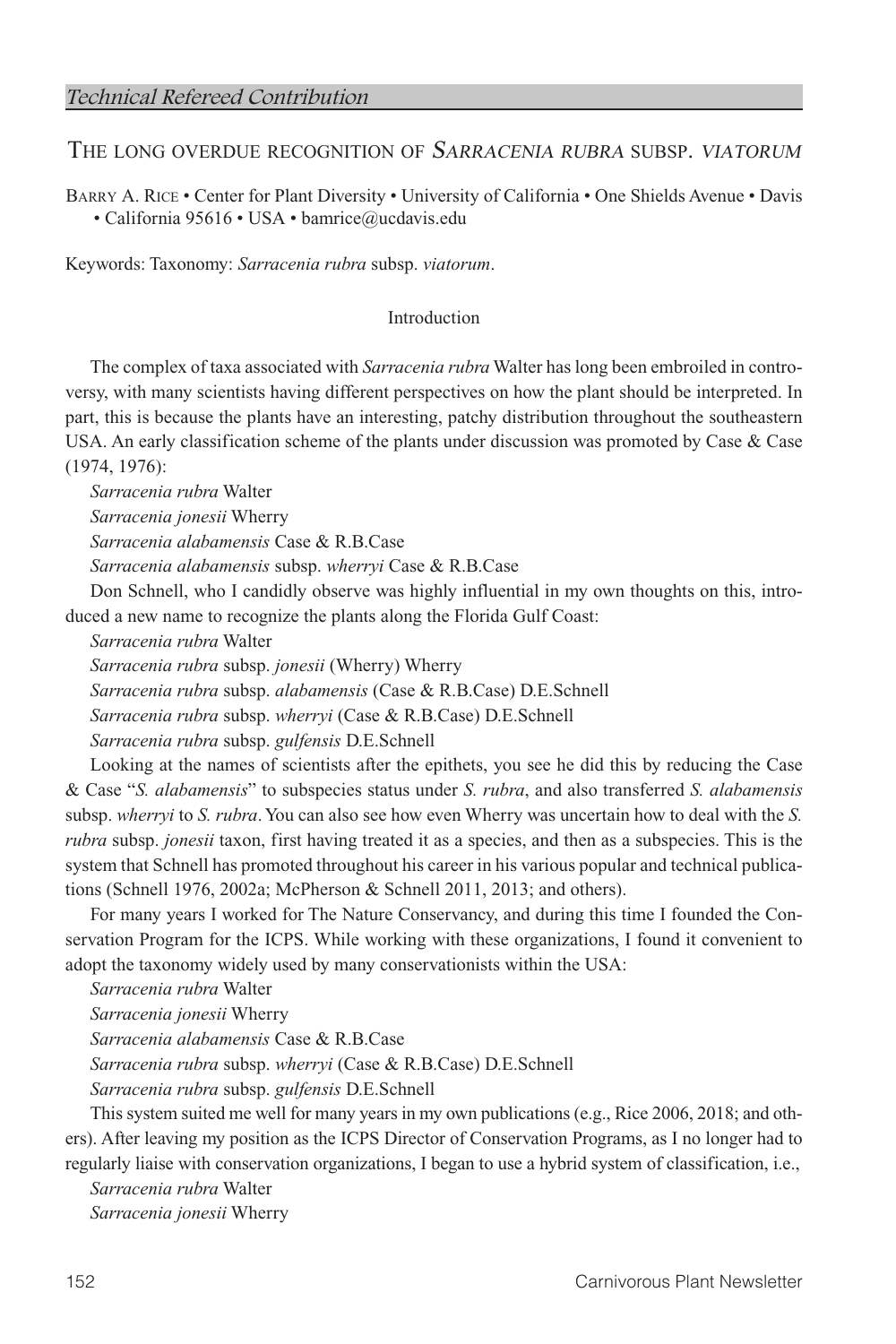*Sarracenia alabamensis* Case & R.B.Case *Sarracenia alabamensis* subsp. *wherryi* Case & R.B.Case *Sarracenia rubra* subsp. *gulfensis* D.E.Schnell

This change in how I viewed *S. alabamensis* subsp. *wherryi* was inspired by field work during which I was impressed by how similar that taxon is to *S. alabamensis sensu stricto*. Furthermore, much of the range of *S. alabamensis* subsp. *wherryi* occurs, in broad terms, downriver of *S. alabamensis*, and that migration of propagules towards the coast is feasible. This is the system that Mellichamp & Case use in their treatment of *Sarracenia* in the eFlora of North America (Mellichamp & Case 2009).

The only additions to the nomenclature of the plants in the complex were made by McPherson & Schnell (2011), who added names to denote two anthocyanin-free forms (i.e., *S. rubra* Walter f. *luteoviridis* S.McPherson & D.E.Schnell, and *S. rubra* Walter f. *viridescens* S.McPherson & D.E.Schnell). In this work, the authors also corrected an error of protocol which required the change of "*Sarracenia rubra* subsp. *alabamensis* (Case & R.B.Case) D.E.Schnell" to "*Sarracenia rubra* subsp. *alabamensis* (Case & R.B.Case) S.McPherson & D.E.Schnell".

#### The History of an Unresolved Issue

A final, long unresolved issue remains unaddressed regarding the *S. rubra* complex. In central Georgia, there are disjunct populations of the plant that seem to defy easy classification. Case  $\&$ Case (1976) noted this group but concluded the plants fell into their concept of *S. rubra*. Sheridan & Scholl (1993) showed an image captioned "Robust colony of *S. rubra* (possibly ancestral *S. rubra* ssp. *gulfensis*) growing in hillside seepage bog of Marion County, Georgia 11/2/91", but without supporting commentary in their text. Over several years, Sheridan and colleagues discussed this plant further (Sheridan *et al*. 1997; Sheridan & Patrick 2000), describing the communities in which it occurs, and recommended further evaluation of plants in the *Sarracenia rubra* complex.

In 2002, Schnell summarized the situation regarding the *S. rubra* complex in his authoritative treatment of carnivorous plants in the USA and Canada. In doing so, he noted in a range map (see Schnell 2002a page 165) a discontinuous population of plants in central Georgia, specifically in "Taylor County and environs." Schnell notes that these plants "have the closest affinity to subspecies *gulfensis*, which is where I place them unless or until further studies indicate otherwise." In their eFlora, Mellichamp & Case (2009) noted that the plants from Taylor County (and presumably elsewhere in the range segment) are "very dark maroon and very hairy externally"; they also recommended that these plants should be placed within *S. rubra* subsp. *gulfensis*.

Horticulturists—always on the lookout for something interesting and different—have long had interest in these plants, in particular those from Taylor County and Crawford County. Such plants are grown with a variety of unofficial names such as *Sarracenia rubra* "ancestral form," *Sarracenia rubra* subsp. *gulfensis* "ancestor," or *Sarracenia rubra* "Flint River drainage."

The most complete treatment of these plants appeared in McPherson & Schnell (2011). In this work, the authors summarized what we know about this taxon, and compellingly argue that it displays distinct, if complicated, attributes. Despite the excellent summary on this plant's distinguishing characteristics and range, McPherson & Schnell did not establish a name for the plant. This is particularly surprising, especially since the book (including my own *Darlingtonia* contribution in it) included names of nineteen new varieties and forms! Instead, the authors chose to use the somewhat cumbersome name "*Sarracenia rubra* 'Incompletely diagnosed taxon from Georgia and South Carolina'" throughout the six-page treatment of the plant. This terminology has not been adopted by the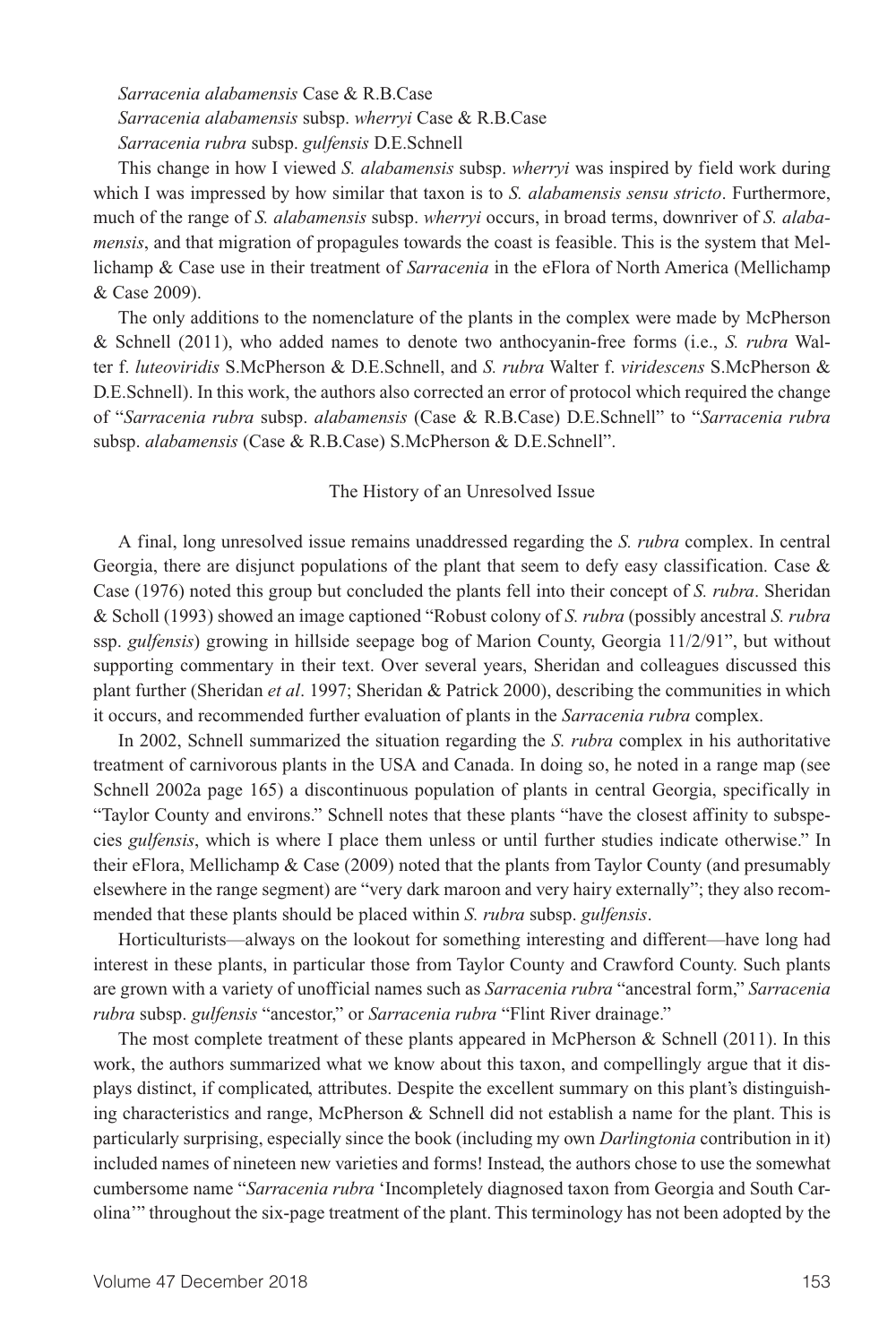community of carnivorous plant horticulturists; however, McPherson & Schnell continued to use it in their next work (McPherson & Schnell 2013), which is essentially a distillation of McPherson  $\&$ Schnell (2011). The use of single quotes in their terminology could be confusing, because in horticulture, single quotes is reserved for officially established cultivar names. However, for consistency with them, I will use it in this article despite its illegality. I ask forgiveness.

## A Step Long Overdue

Frankly speaking, there are three perspectives on how to move forward. The first is to be satisfied with current taxonomy, and simply classify *Sarracenia rubra* 'Incompletely diagnosed taxon from Georgia and South Carolina' as a population of a plant taxon with an existing name. This is the route taken by, for examples, Mellichamp & Case (2009) or Schnell (prior to 2011). Similarly, it might be concluded that these plants simply represents some kind of hybrid swarm—an intermediate population caused by the intermingling of other subspecies, but one that has not stabilized itself into a evolutionarily significant entity. I do not think that these plants fit these scenarios.

A second approach is to study the plants until enough data are amassed to clearly—perhaps by statistical or molecular means—be able to develop some complete and clear metric for characterizing this taxon. In this way, for example, Schnell (2002b) elevated the under-described entity, known previously as *S. minor* 'Okee Giant', to *S. minor* Walter var. *okefenokeensis* D.E.Schnell. Unfortunately, there is no indication that this will happen for our case in *S. rubra*. The name "*S. rubra* 'Incompletely diagnosed taxon from Georgia and South Carolina'" has been in circulation since 2011, and "*Sarracenia rubra* 'Ancestral'" has arguably been in use since 1993, with no resolution yet!

A third approach is that which has long been used in botany, and that is to simply construct an appropriate Latin name, select a type specimen as a voucher, describe the plant as best as is possible at the time, and let history sort out the details. Obviously, the point is not to litter the history of plant research with outmoded synonyms. However, the role of nomenclature is to serve science, and in this case, it seems that some sort of name—more clearly defined than those previously in use—could and should be coined for use.

Furthermore, I note that—from a conservation standpoint—having a plant with a name on it can be far more useful for conservation workers in their attempts to protect plants. As an example, it is far more compelling to try to promote the protection of *S. purpurea* var. *montana*, than it would be if the plant were called *S. purpurea* 'Incompletely diagnosed taxon from Georgia and the Carolinas'!

*Sarracenia rubra* Walter subsp. *viatorum* B.Rice, *subsp. nov*.

LATIN DIAGNOSIS. *Sarracenia rubra* subsp. *gulfensi* similis. Imprimis ascidiorum magnitudine parviore, operculo hiantiore vel sursum versus plus obliquato ascidiorumque facie externa dense pubescente differt. Planta e regione collina "Fall Line" Georgiae Carolinaeque Meridionalis adjacente.

ENGLISH DIAGNOSIS. Similar to *Sarracenia rubra* subsp. *gulfensis*. Differs primarily in smaller pitcher size, a lid that is more gaping or slanted upwards, and densely pubescent pitcher exteriors. A plant of the fall line of Georgia and adjacent South Carolina.

TYPE. Georgia, Taylor County, 7 km N of Butler near Beaver Creek, 13 September 2003, Collector: Lisa M. Krueger, Coll. # 113 (GA 221861, accession #272913 – holotype). See Figure 1.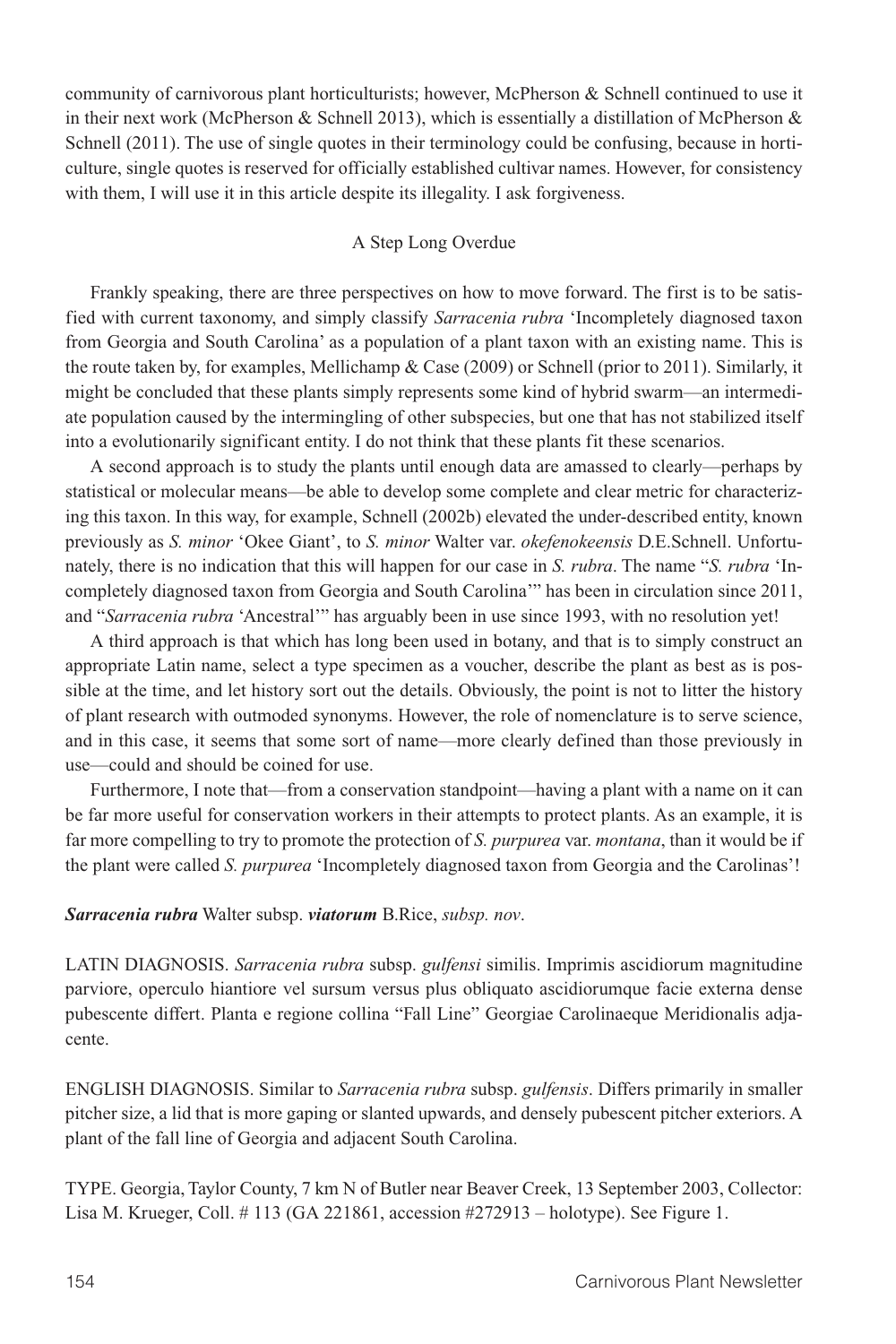

Figure 1: *Sarracenia rubra* subsp. *viatorum* specimen at the University of Georgia Herbarium. Some portions of the image blurred for security reasons.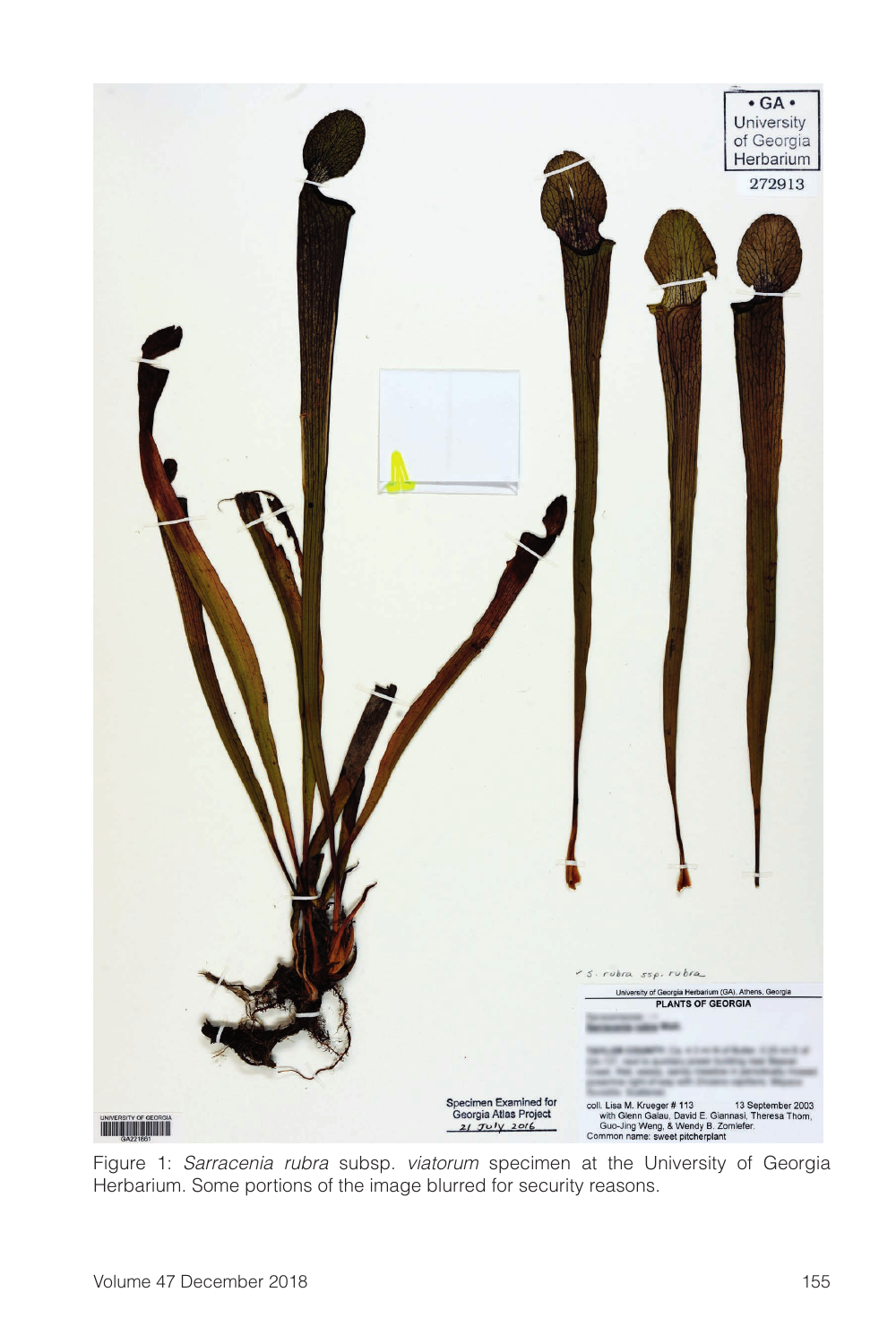

Figure 2: Range for *Sarracenia rubra* subsp. *viatorum* indicated for current (filled circles) and former (empty circles) populations. Filled squares indicate counties with *Sarracenia rubra* subsp. *gulfensis*.

HABITAT AND RANGE. Found primarily along the fall line sandhills of the southeast USA, ranging from far western Georgia, northeastwards approximately 400 km to Lexington County, South Carolina. Figure 2 shows the counties with extant populations (filled circles) and counties that once, but no longer have surviving populations (empty circles). It is not clear if the far northeast site in Lexington County South Carolina is *S. rubra* subsp. *viatorum,* or an intergrade with some other *Sarracenia rubra* subspecies.

DISCUSSION. There are several differences which separate *S. rubra* subsp. *viatorum* from the other plants in the *S. rubra* complex. In general, *S. rubra* subsp. *viatorum* is most similar to *S. rubra* subsp. *gulfensis*.

From both other *S. rubra* subspecies, *S. rubra* subsp. *viatorum* can be distinguished by the strong pubescence of the outer pitcher surface; in the other subspecies, the pitcher surfaces are at most weakly puberulent. In the field, of course, plant location is in most cases a useful tool in identifying this subspecies.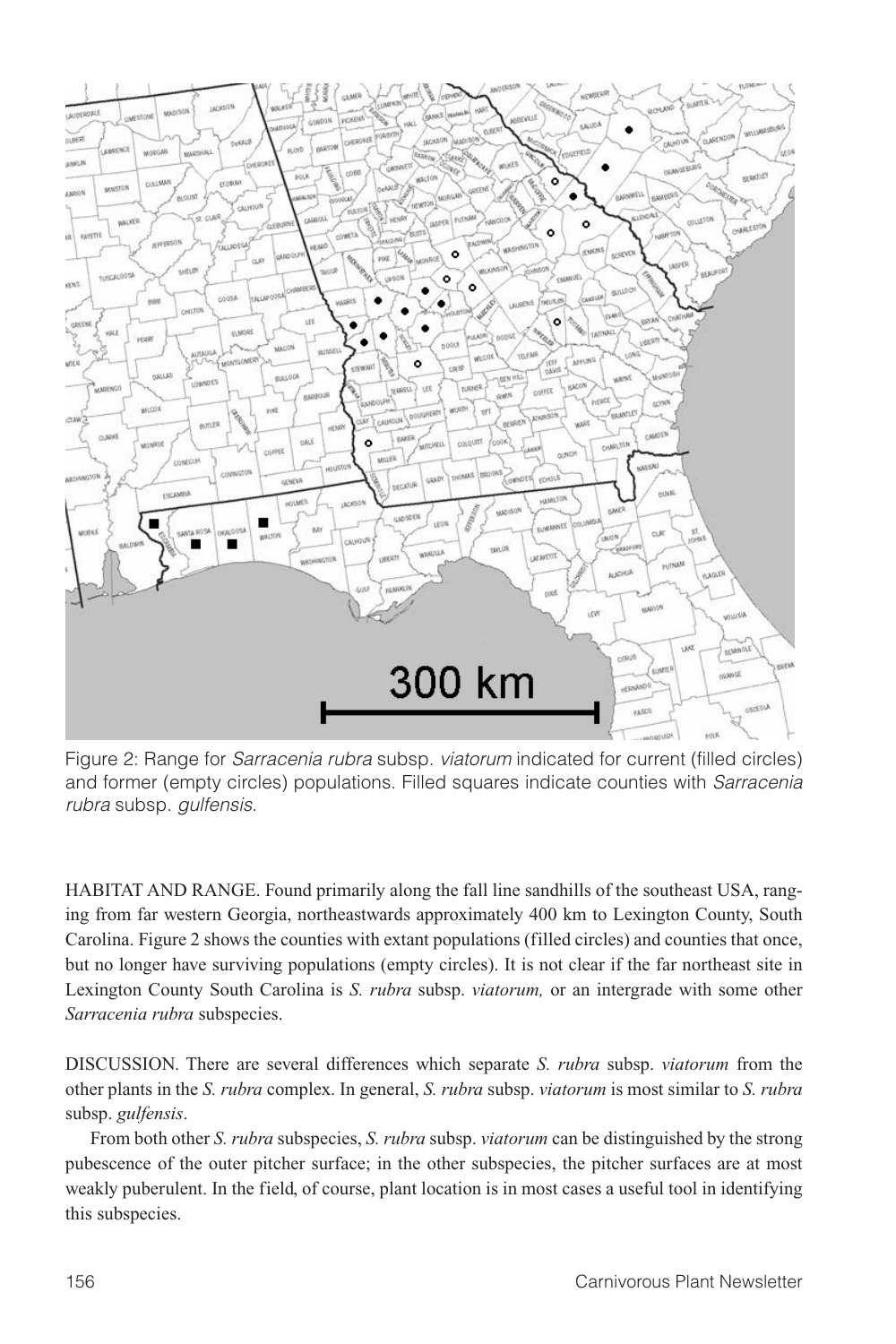From *S. rubra* subsp. *rubra*, it differs by having pitchers that expand slowly in diameter from the ground to pitcher mouth, as opposed to having narrowly cylindrical pitchers that are of constant diameter over most of the pitcher body. The lid gapes upward at a dramatic angle of 45° or more, and is quite broad, while the lid of *S. rubra* subsp. *rubra* is closely held over the pitcher mouth, and tends to be more narrow or even straplike.

From *S. rubra* subsp. *gulfensis*—which, contrary to popular belief, is actually a very tall species—it can be distinguished by a smaller overall size (only 45 cm tall for *S. rubra* subsp. *viatorum*, instead of 60-80 cm for *S. rubra* subsp. *gulfensis*). The pitchers often tend to have a deeper maroon (i.e., brownish-red to purplish-red) coloration than those of *S. rubra* subsp. *gulfensis*.

In naming this species, the rank subspecies was chosen because the populations of this plant, in general terms, are far enough from the other occurrences of the species so that interbreeding is expected to be very low.

The name *viatorum* ("of the travelers") denotes the separated range of this plant from the others in the species. There is no agreed-upon common name for this plant. However, in deference to horticultural usage, I propose "Ancestral pitcher plant", in the spirit of the descriptor Sheridan used in 1993. That this plant really is ancestral to any other pitcher plant is highly speculative, at best. However, common names are a product of history and community usage, and do not necessarily reflect the best science!

CONSERVATION ASSESSMENT. The overall outlook for this plant in the long term is not very bright. It currently occurs in 10-11 counties in Georgia and South Carolina, while historical records place it at 9 additional counties–this does not include counties where it might have occurred, but where it simply was not collected.

In preparing a conservation review for a different work (Clarke *et al*. 2018), I surveyed conservationists across the USA and Canada, asking what their top threats to carnivorous plants were. In Georgia, conservation staff working with *Sarracenia* ranked as "very harmful threats" habitat development, exclusion of fire, changes in hydrology, invasive species; as "moderately harmful threats", they included poaching and changes in management in right-of-way habitats. Climate change was noted as being an enormous multiplier of stresses, in particular regarding changes in fire, hydrology, and invasive species.

#### Key for *Sarracenia rubra* Subspecies

Note: writing a key for *Sarracenia* is always difficult, because there is so much variability in plant populations. I encourage the user of this key to examine all the phrases in the couplets, instead of just one, when keying their plants. This key is intended to identify plants in the wild. It will be less reliable for cultivated plants, because the appearance of cultivated plants is often modified by cultural conditions. Furthermore, plant collectors tend to select and value abnormal plants (particularly large or pigmented leaves, etc.).

**1a**—Pitcher tube cylindrical over most of its length, typically up to 30 (-40) cm tall; pitcher lid narrowly cordate to straplike,  $1.5-2(2+) \times$  as long as wide; pitcher lid usually positioned closely over the pitcher opening; a plant of the coastal plains of North Carolina, South Carolina, and southeastern Georgia....................................................................................*Sarracenia rubra* Walter subsp. *rubra* **1b**—Pitcher tube slowly increasing in diameter over most of its length, typically up to 60 (-80) cm tall; pitcher lid broadly cordate, less than or equal to  $1.5\times$  as long as wide; pitcher lid not closely positioned closely over the pitcher opening; a plant of Florida, or the fall line region of Georgia up to central South Carolina.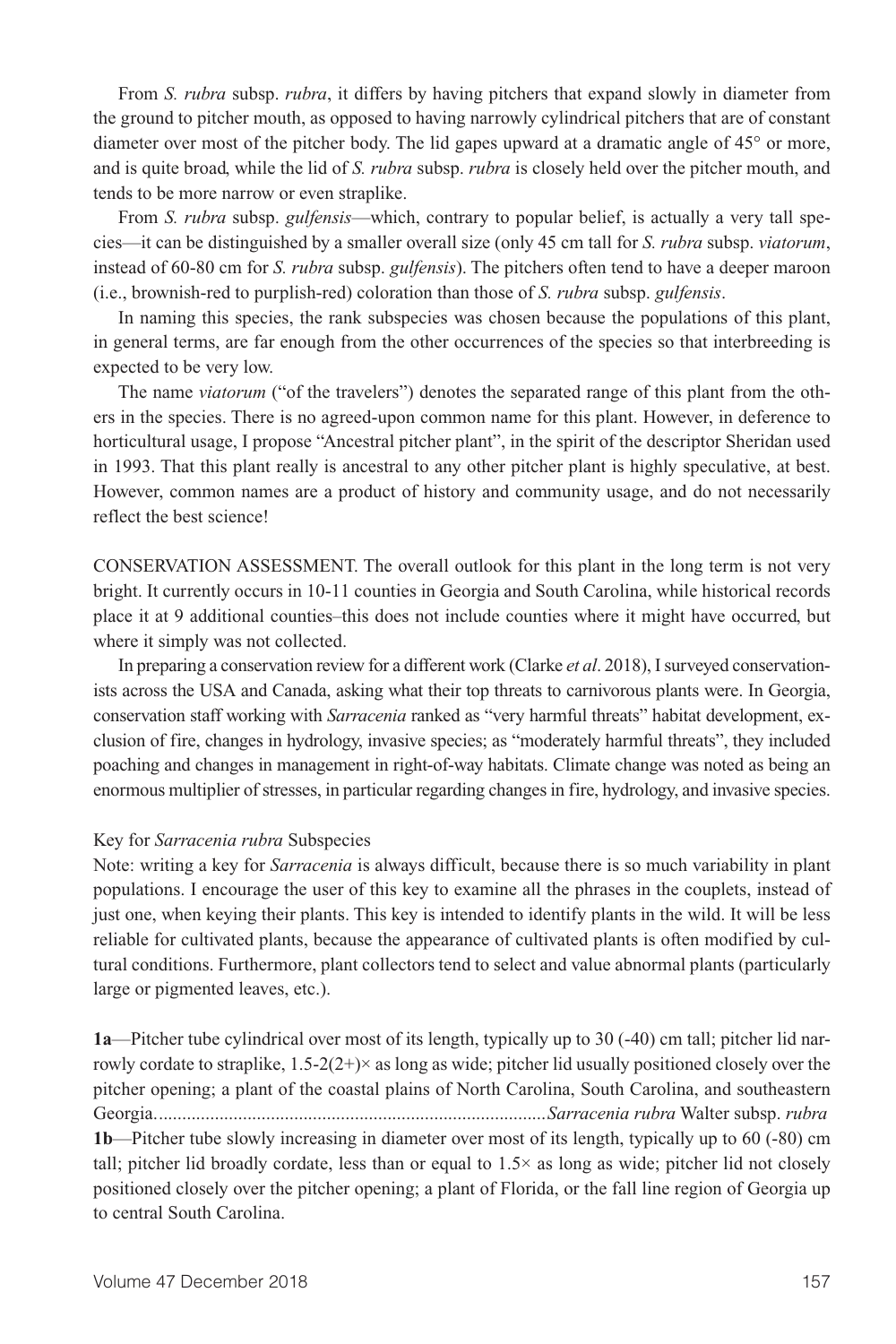**2**

**2a**—Pitcher usually up to 60-80 cm tall; pitchers externally glabrous or weakly puberulent; pitcher lid nearly horizontal or rising gently over the pitcher opening; a plant of the western panhandle of Florida (Escambia, Santa Rosa, Okaloosa, Walton Counties). ........ ....................................................... *Sarracenia rubra* Walter subsp. *gulfensis* D.E.Schnell **2b**—Pitcher usually up to 45 cm tall; pitchers externally densely pubescent; pitcher lid gaping high above the pitcher mouth, often tilted upwards by 45° or more; a plant of the fall line of Georgia to central South Carolina..................................................................... ............................................................... *Sarracenia rubra* Walter subsp. *viatorum* B.Rice

I have been very cautious about entering the discussion of *Sarracenia* nomenclature—my expertise is with species from the western United States. However, putting a name on this plant was long overdue. Of course, it will be interesting to see—will the name still be in use in 30 years? Or will it be discarded to the ranks of synonymy? In any event, at least now there is appropriate nomenclature. If there is controversy regarding my choice—and no doubt there will be—my hope is that it will spur further investigation into the plant's relationships with other *Sarracenia*. Indeed, perhaps molecular methods will be able to help, much as it holds promise for detecting cryptic species in *Sarracenia alata* (Carstens & Satler 2013).

Acknowledgments: I would like to thank Ellen Dean and staff at the Center for Plant Diversity (University of California, Davis), for their continual support, especially in processing my requests for herbarium loans, as well as the staff at the University of Georgia Herbarium. I would also like to thank Elizabeth Salvia for fieldwork assistance, and Andreas Fleischmann, Jan Schlauer, Larry Mellichamp, John Brittnacher, and Jaymee Marty for useful conversations and critical comments during the preparation of this manuscript.

#### References

- Carstens, B.C., and Satler, J.D. 2013. The carnivorous plants described as *Sarracenia alata* contains two cryptic species. Biological Journal of the Linnean Society 109: 737-746.
- Case, F.W., and Case, R.B. 1974. *Sarracenia alabamensis*, a newly recognized species from central Alabama. Rhodora 76: 650-665.
- Case, F.W., and Case, R.B. 1976. The *Sarracenia rubra* complex. Rhodora 78: 270-325.
- Clarke, C., Ross, A., and Rice, B.A. 2018. Chapter 27: Conservation of carnivorous plants. In: Ellison, A., and Adamec, L. (Eds.). Carnivorous Plants: Physiology, Ecology, and Evolution. Oxford University Press. Portland, Oregon.
- McPherson, S., and Schnell, D. 2011. Sarraceniaceae of North America. Redfern Natural History Productions. Poole, Dorset, England.
- McPherson, S., and Schnell, D. 2013. Field Guide to the Pitcher Plants of the United States and Canada. Redfern Natural History Productions. Poole, Dorset, England.
- Mellichamp, T.L, and Case, F.W. 2009. *Sarracenia*. In: Flora of North America Editorial Committee, ed. 1993+. Flora of North America North of Mexico. 20+ vols. New York and Oxford. Vol. 8: 350-363.

Rice, B.A. 2006. Growing Carnivorous Plants. Timber Press. Portland, Oregon.

- Rice, B.A. 2018. The carnivorous plant FAQ v12, http://www.sarracenia.com/faq.html. Accessed 14 August 2018.
- Schnell, D.E. 1976. Carnivorous Plants of the United States and Canada. John F. Blair, Publisher: Winston-Salem, North Carolina.